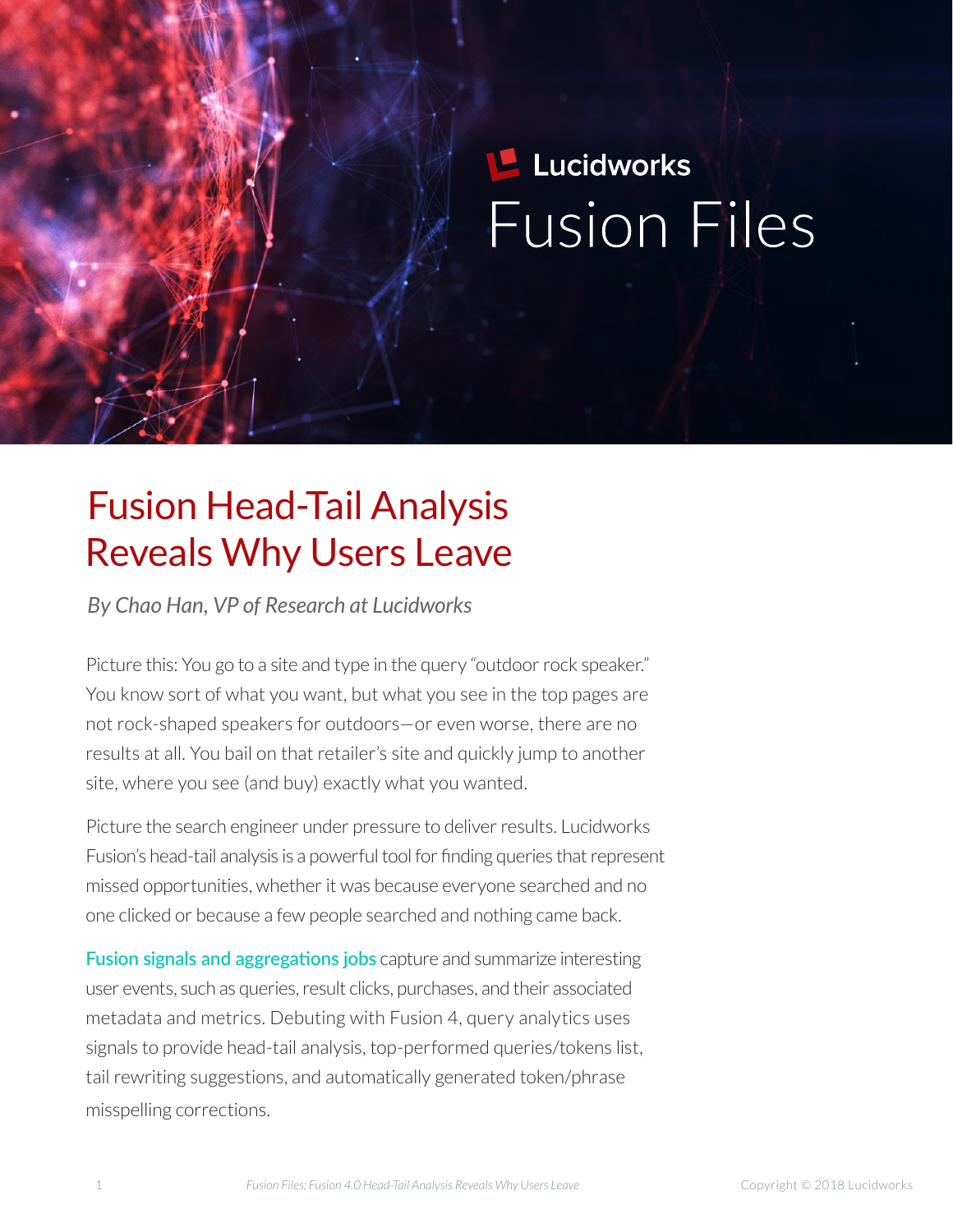### **Head-tail analysis introduction**

Based on our experience analyzing signals, it's not uncommon to see the Pareto effect in query-related signals, that is, approximately 50% to 75% of your traffc might be coming from less than 1% of the queries. This one percent of queries, which create a lot of traffc, are canonically called the " head", and remaining queries constitute the "torso" and "tail".

For example, suppose our main event type of interest is clicks. If we group by unique queries and count the number of clicks each query leads to, head queries are the ones that lead to lots of clicks. Tail queries are the ones that lead to only a few or even zero clicks. To improve your overall conversions, confgurations, product catalogs, and SEO/SEM strategies, you need to understand the head and tail distribution, discover reasons for low traffc from torso/tail queries, and fnd ways to rewrite tail queries to be more effective. Fusion gives you tools to gain powerful insight into your head and tail queries.

#### **How to Run Head-Tail Analysis in Fusion**

We will be using an ecommerce dataset from Kaggle 1 to show how to perform head-tail analysis based on signals.

In the **[jobs manager](https://doc.lucidworks.com/fusion-server/4.0/system-administration/jobs/index.html#the-jobs-manager)**, add a new "Head-n-Tail Analysis" job and fll in the parameters such as follows: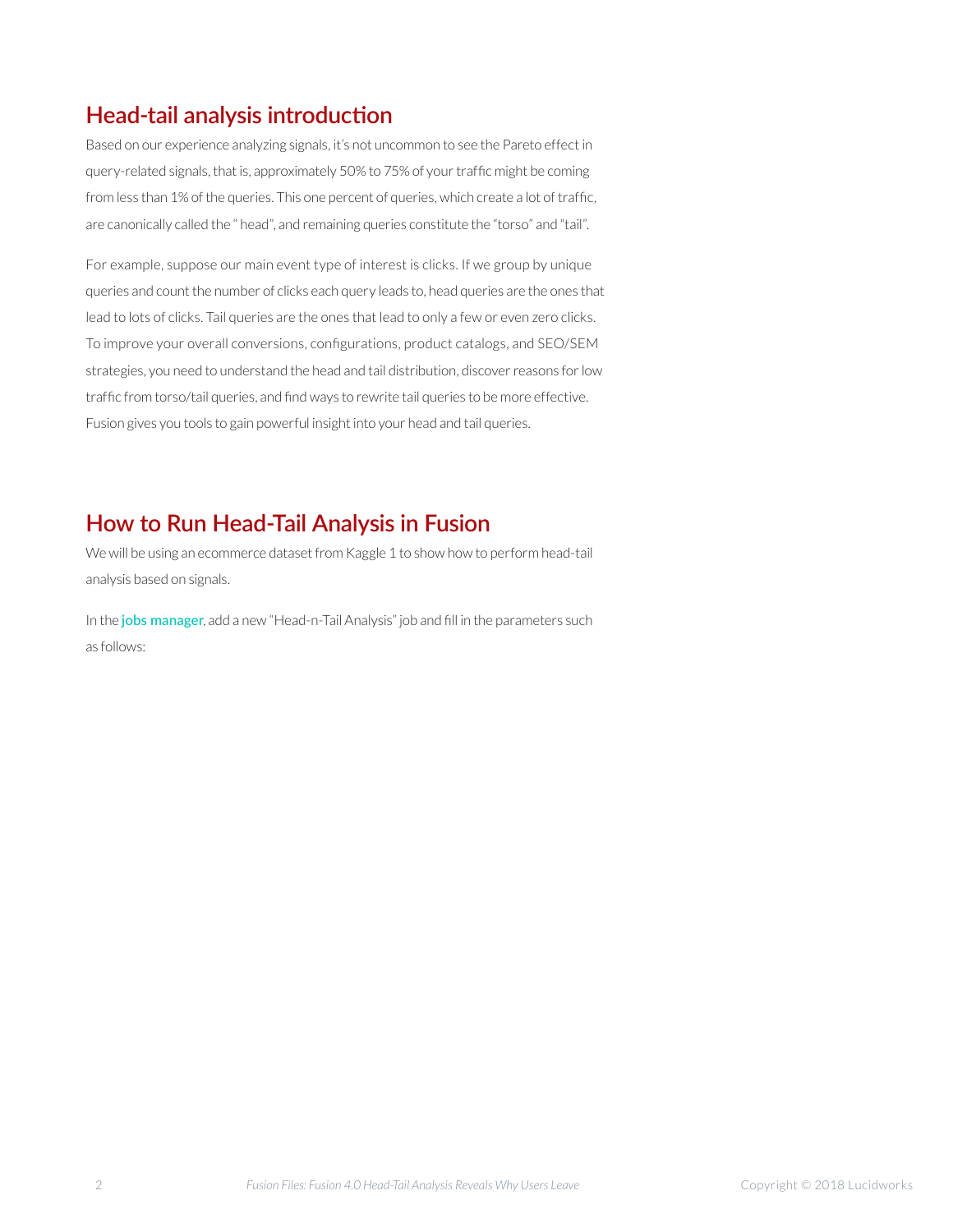| <b>Head-n-Tail Analysis</b>                                                      |
|----------------------------------------------------------------------------------|
| Perform head tail analysis of queries from raw or aggregated signals collection. |
| Advanced                                                                         |
| Spark Job ID                                                                     |
| ecommerce-head-tail                                                              |
| <b>Input Collection</b>                                                          |
| ecommerce_signals                                                                |
| <b>Query Field Name</b>                                                          |
| query_s                                                                          |
| Signals data filter query                                                        |
| type_s:click OR type_s:query                                                     |
| <b>Event Count Field Name</b>                                                    |
| count_i                                                                          |
| * Main Event Type                                                                |
| click                                                                            |
| <b>Filtering Event Type</b>                                                      |
| query                                                                            |
| Minimum Main Event Count                                                         |
| 1                                                                                |
| Minimum Filtering Event Count                                                    |
| 20                                                                               |
| Minimum Query Length                                                             |
| $\overline{2}$                                                                   |
| Keywords blob name                                                               |
| ecommerce_keyword.csv                                                            |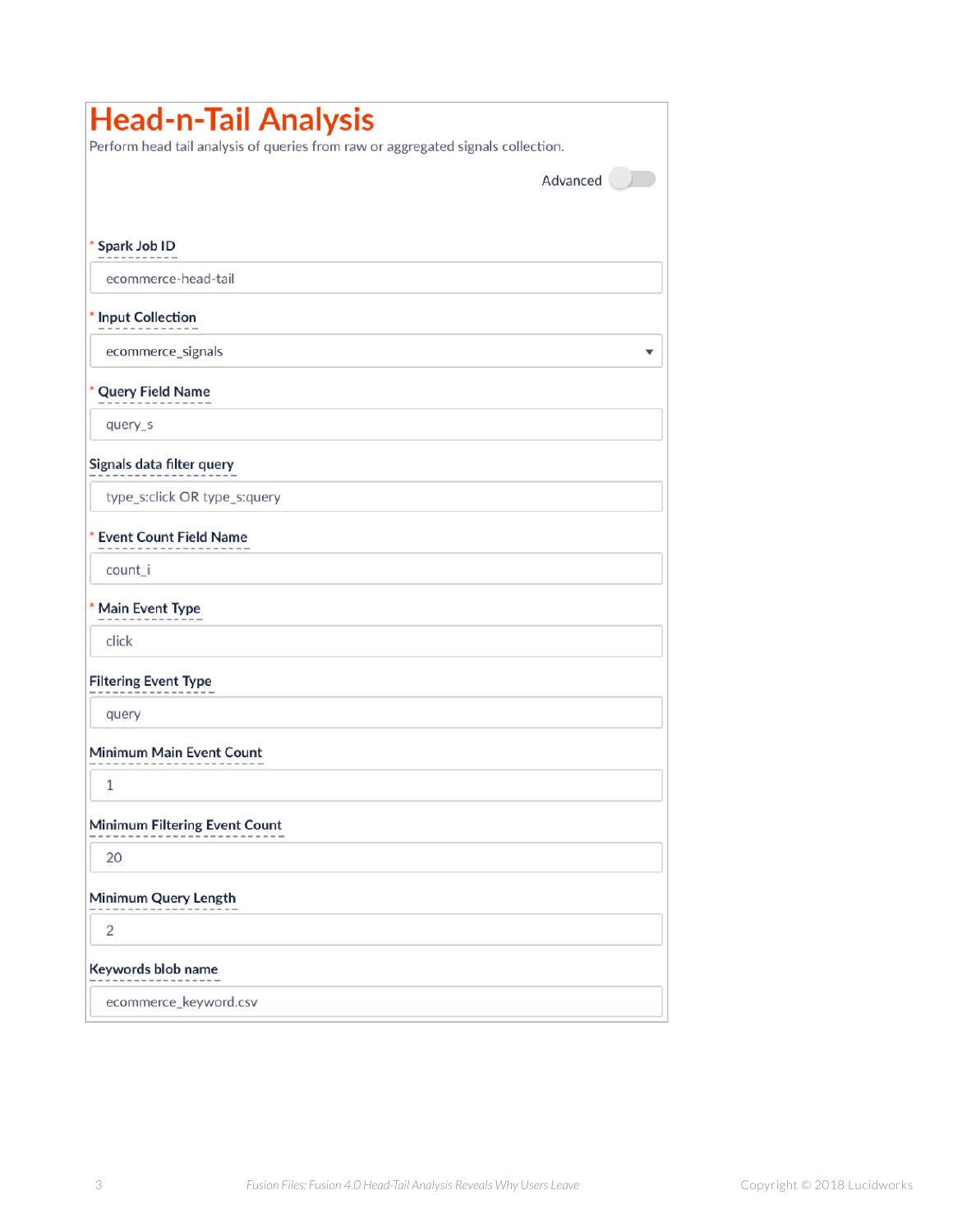In the confguration, the user needs to specify:

- Which collection contains the signals (the Input Collection parameter)
- Which feld in the collection contains the query string (the Query Field Name parameter)
- Which feld contains the count of the event (for example, if signal data follows the default Fusion setup, count\_i is the feld that records the count of raw signal, aggr\_count\_i is the feld that records the count after aggregation)

The job allows a user to analyze query performance based on two different events: main event and fltering/secondary event. For example, if you specify the main event to be clicks with minimum count of 0 and the fltering event to be queries with minimum count of 20, then the job will flter on the queries that get searched at least 20 times and check among those popular searched queries to see which ones didn't get clicked at all or only a few times. If you only have one event type, leave the Filtering Event Type parameter empty.

After specifying the configuration, click Run > Start. When the run finishes, you should see the status "Success" to the left of the Start button. If the run fails, you should check the error messages in the job history. If the job history doesn't give you insight into what went wrong, you can debug by submitting the following curl command in a terminal:

#### *tail -f var/log/api/spark-driver-default.log | grep HeadTailAnalysis:*

After the run fnishes, a series of tables will be output into the output collection. By default, the output collection is your input collection name plus the \_suffix \_signals\_aggr. If your input collection name already has the \_signals\_aggr suffx, the job won't modify the collection name. If your input collection name ends with signals, then the job will append saggr at the end. An example record is as follows:

| aggr_id_s               | test                                  |
|-------------------------|---------------------------------------|
| aggr_job_id_s           | 15f645fc8ebT43593355                  |
| aggr_type_s             | headTailAnalysis                      |
| doc_type_s              | tail_rewriting                        |
| id                      | e82dcb63-d2e6-4189-9b00-182683edf0d9  |
| score                   | $\mathbf{1}$                          |
| timestamp_tdt           | 2017-10-28T19:05:28.357Z              |
| version                 | 1582529345273987000                   |
| matched_headNoNum_txt   | ["surveillance camera"]               |
| matched_headQuery_txt   | ["surveillance camera"]               |
| other_specific_txt      | ["outdoor"]                           |
| reason_code_s           | other-specific                        |
| suggested_rewriting_txt | ["surveillance camera (outdoor)^1.5"] |
| tailQuery_txt           | ["outdoor surveillance camera"]       |
| tailTraffic_pl          | 10                                    |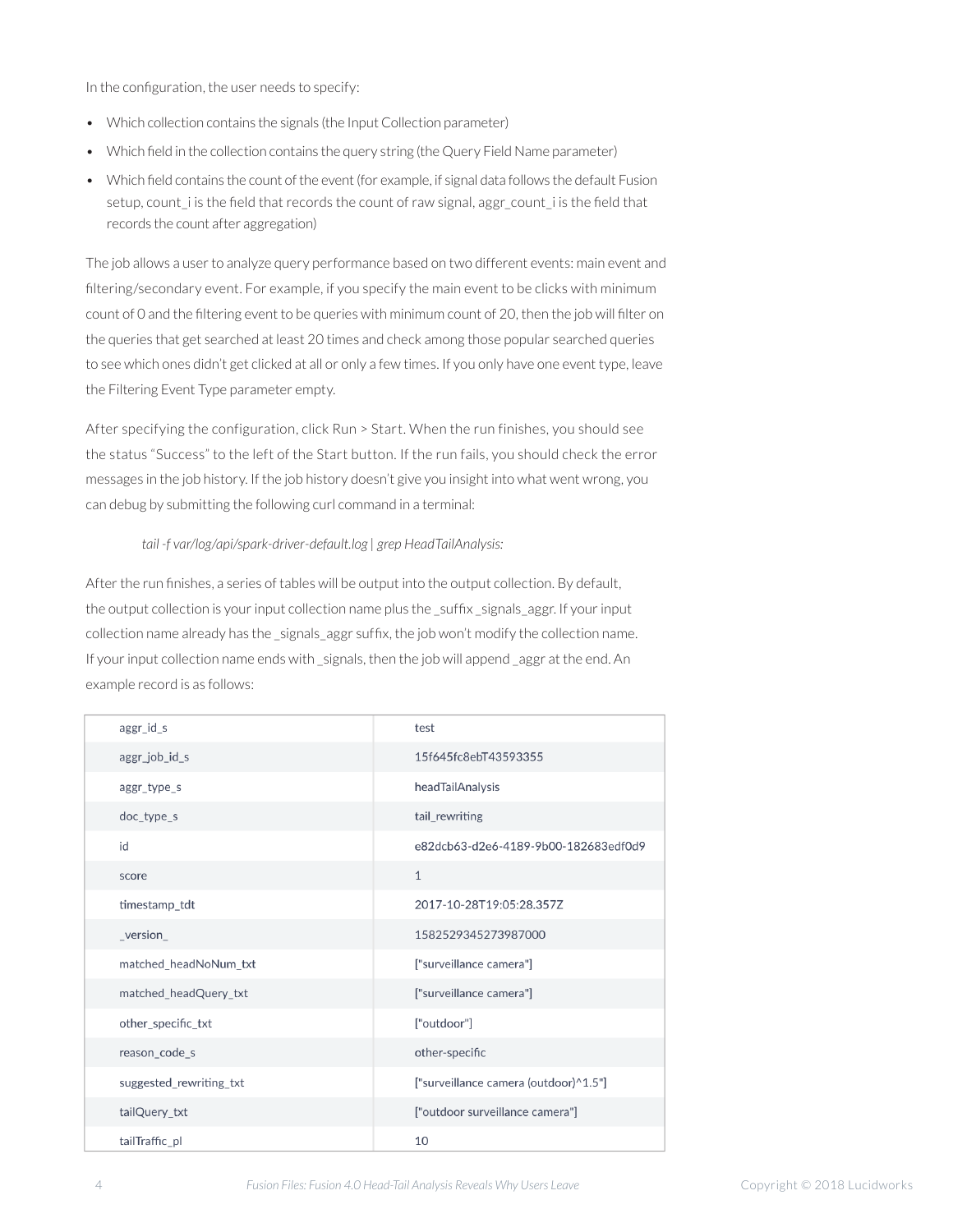The "doc\_type\_s" feld shows which analytics result table it is and its corresponding table in the reporting part. There are 7 of them:

- overall\_distribution: Head Tail Plot
- summary\_stat: Summary Stats
- queries\_ordered: Query Details
- tokens\_ordered: Top Tokens
- queryLength: Query Length
- tail reasons: Tail Reasons
- tail rewriting: Head Tail Similarity

You can facet on this feld and flter on the specifc table you want to look into.

#### **Head-Tail Analysis Reporting**

The generated tables can be visualized and searched in our built-in Insights dashboard (Analytics > App Insights > Analytics > Head Tail analysis):

1. The head-tail distribution plot provides an overview of the query traffc distribution. In order to provide better visualization, the unique queries are in descending order based on traffc and put into bins of 100 queries on the x axis, with the sum of traffc coming from each bin on the y axis. Our backend algorithm automatically suggests where the head, torso, and tail are based on the overall distribution and labels them differently in the plot. If you would rather choose your own threshold you can specify them in the job confguration through the Head/Tail Count Threshold parameter in the Advanced panel.

In the example plot below, we see a long tail. This indicates very little traffc coming from a large majority of queries (that is, most of our queries are not generating any clicks). If we improve the search results returned by tail queries, we will get many more clicks. Then, collectively, all the tail queries could account for a huge amount of traffc and make the distribution less skewed.

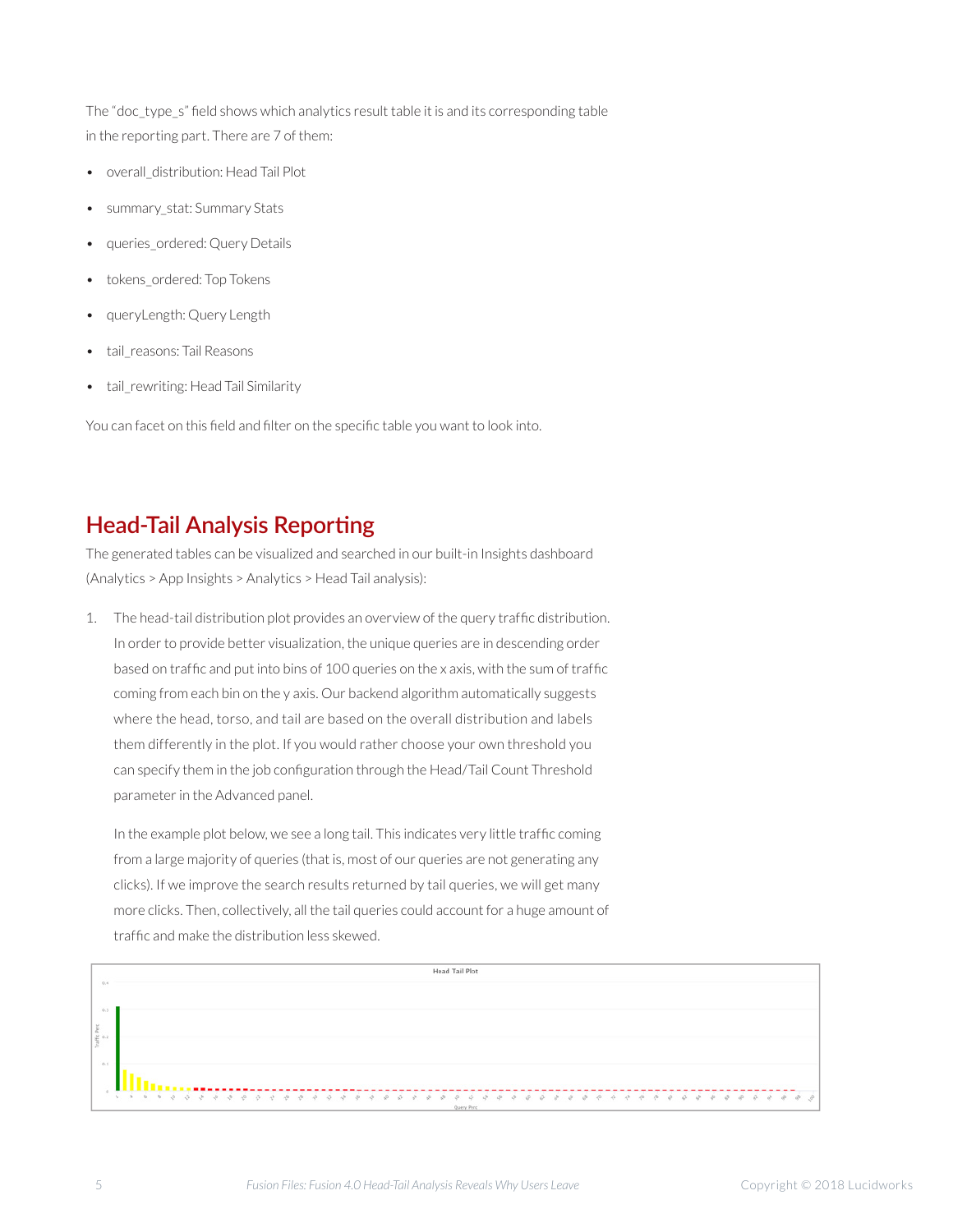2. Summary statistics about the head-tail distribution.

In addition to understanding the head and tail distribution, it is valuable to learn how much traffc various query groups produce. Our summary statistics table (which is confgurable by the user, the confgs are in Advanced area starting with "Top X% Head Query Event Count") can give you insight into possible problem areas in your search engine.

| <b>Summary Stats</b>                                          |        |  |  |  |
|---------------------------------------------------------------|--------|--|--|--|
| <b>Statistics</b>                                             | Value  |  |  |  |
| total number of unique queries                                | 22231  |  |  |  |
| top 100 queries leads to ?% total events                      | 21.24% |  |  |  |
| top 1.0% queries leads to ?% total events                     | 31.06% |  |  |  |
| number of queries that constitute the top 75.0% of all events | 3060   |  |  |  |
| number of queries that constitute the top 50.0% of all events | 680    |  |  |  |
| number of queries that constitute the top 25.0% of all events | 140    |  |  |  |
| last 1.0% of total events spreaded in how many queries        | 1613   |  |  |  |
| how many queries leads to zero events.                        | 628    |  |  |  |
| how many queries have less than 5 events                      | 19734  |  |  |  |
| events threshold for tail.                                    | 5      |  |  |  |
| events threshold for head.                                    | 39     |  |  |  |
|                                                               |        |  |  |  |

*Note: The numbers such as 100%, 25.0% and 1.0% can be specifed by the user in the job confguration (Advanced panel) to answer these specifc questions.*

3. Query length and token number distribution.

 Another point of interest is learning how users are querying your database. Are most people searching very long strings or very short strings? These distributions will give you insight into how to tune your search engine to be performant on the majority of queries.

|    |       |       | Query Length                                                                                                    |       |      |      |
|----|-------|-------|-----------------------------------------------------------------------------------------------------------------|-------|------|------|
|    |       |       | Avg String Length One Word Perc Two Words Perc Three Words Perc Four Words Perc Five Words Perc Six+ Words Perc |       |      |      |
| 13 | 17.89 | 40.06 | 27.01                                                                                                           | 10.07 | 3.36 | 1.61 |
|    |       |       |                                                                                                                 |       |      |      |

#### 4. Detailed Query/Token Traffc Table

It is also valuable to learn which specifc queries are producing the most and least traffc. Our Detailed Query Traffc Table will help you discover which queries are your best performers and which are the worst. You can flter results by issuing a search in the search bar. For example, search "segment\_s:tail" to get tail queries or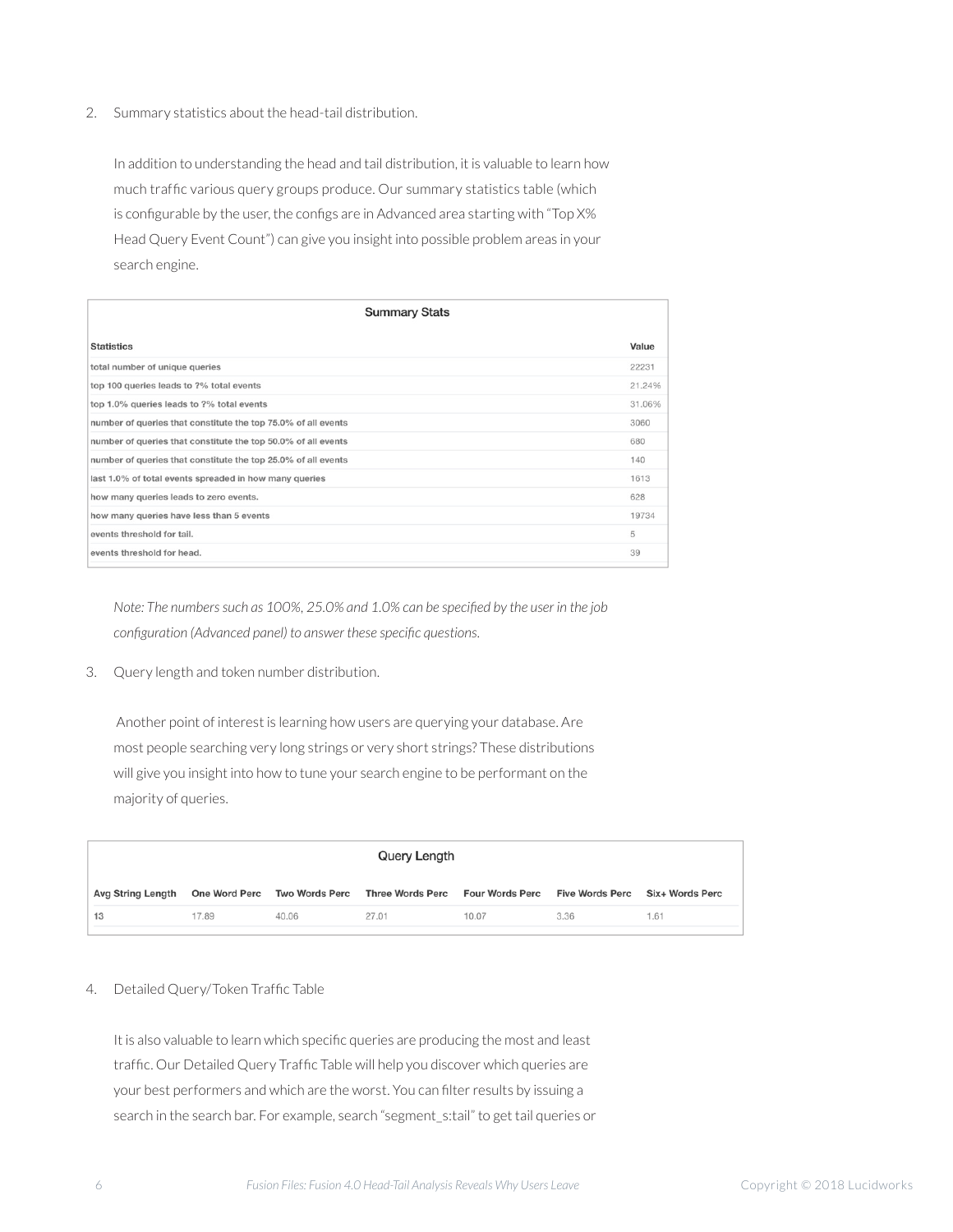search "num\_events\_l:0" to get zero results queries. (Note: feld names are listed in the "what is this" toolkit which you can fnd by hovering over the ? on the UI).

| Avg String Length One Word Perc Two Words Perc Three Words Perc Four Words Perc Five Words Perc |       |      | Six+ Words Perc |
|-------------------------------------------------------------------------------------------------|-------|------|-----------------|
| 13<br>17.89<br>27.01<br>40.06                                                                   | 10.07 | 3.36 | 1.61            |

The "Top Tokens" table lists the number of times each token shown in the queries.

|         | Top Tokens |
|---------|------------|
| Tokens  | Count      |
| tv      | 675        |
| samsung | 609        |
| sony    | 543        |
| case    | 514        |
| laptop  | 476        |
| iphone  | 442        |
| dvd     | 396        |
| ipod    | 395        |
| hp      | 376        |

#### **Automatic Tail Reason Investigations and Tail Query Rewritng**

As we mentioned before, if we could improve the search results for the tail query we would vastly increase our click-through rate (CTR). Typically tail queries underperform because they are a misspelling, or a less frequent variation, on a more popular head query. So, by replacing, or rewriting, a tail query to its corresponding head query we may be able to improve the returned search results for the tail query. Fusion can help you do this.

For each tail query, we try to fnd its closest matching head queries, and based on the difference between the tail and head queries, we can assign reasons for why any given query is a tail query and prescribe an improvement. Based on our observations on different signal datasets, we summarize tail reasons into several predefned categories while also allowing users to specify their own attributes through a keywords fle.

The predefned reasons are as follows with examples in the table below:

- 1. Spelling: Query contains one or more misspellings; we can apply spelling suggestions based on the matching head.
- 2. Number: Query contains an attribute search on a specifc dimension. To normalize these queries we can parse the number to deal with different formatting, and/or pay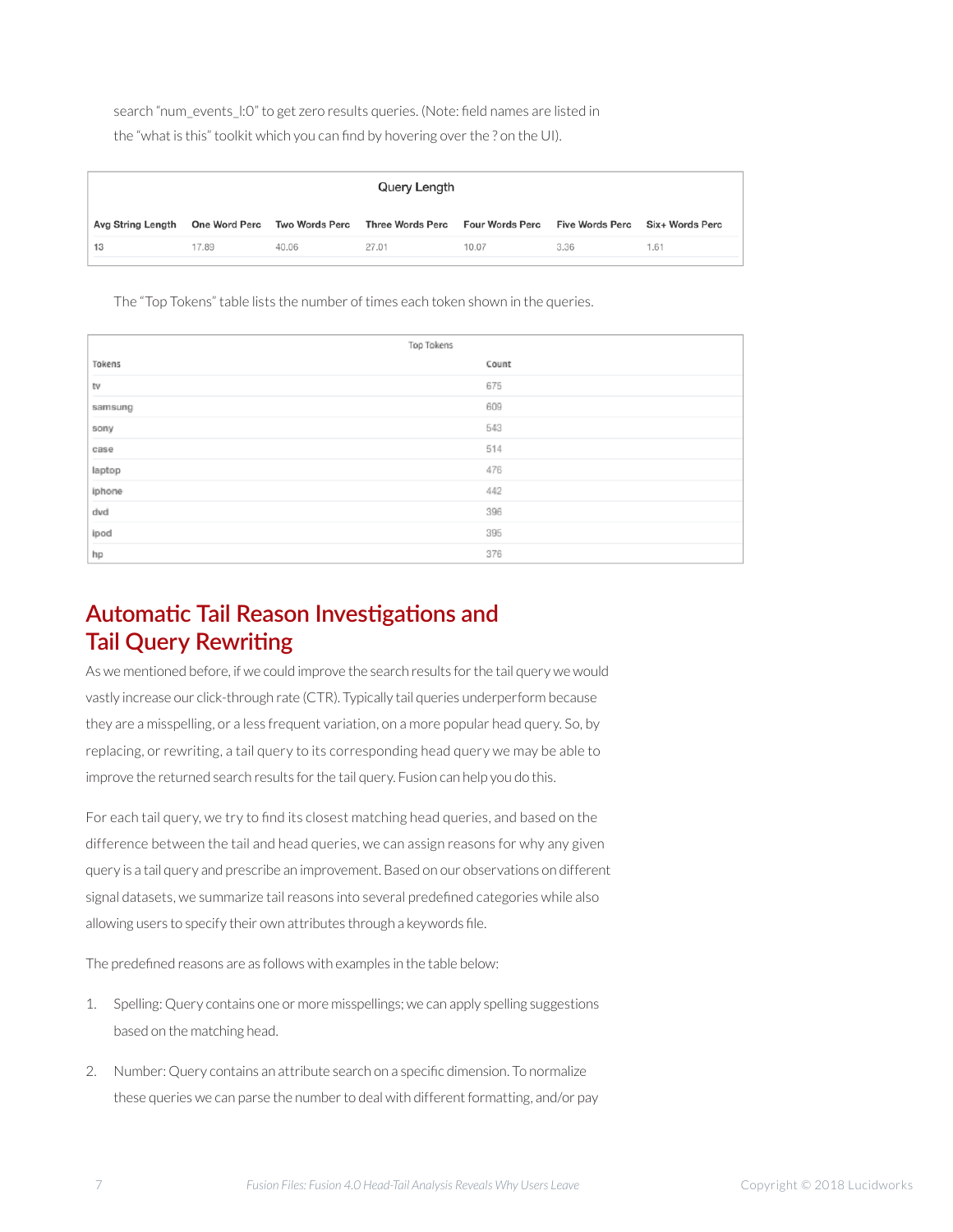attention to unit synonyms or enrich the product catalog. For example, "3x5" should be converted to "3' X 5'" to match the dimension feld.

- 3. Other-specifc: Query contains specifc descriptive words plus a head query, which means the user is searching for a very specifc product or has a specifc requirement. We can boost on the specifc part to have better relevancy.
- 4. Other-extra: This is similar to 'other-specifc' but the descriptive part may lead to ambiguity, so it requires boosting the head query portion of the query instead of the specifc or descriptive words.
- 5. Rare-term: This is a scenario where the user is searching for a rare item which would require caution with boosting.
- 6. Re-wording: Query contains a sequence of terms in a less-common order. Flipping the word order to a more common one can change a tail query to a head query, and allows for consistent boosting on the last term in many cases.
- 7. Stopwords: Query contains stopwords plus head query. We would need to drop stopwords.

|                        |                                            |                 | Head Tail Similarity |                       |        |                       |             |                     |
|------------------------|--------------------------------------------|-----------------|----------------------|-----------------------|--------|-----------------------|-------------|---------------------|
| <b>Tail Query</b>      | <b>Suggested Rewriting</b>                 | Matched Head    | <b>Reason Code</b>   | Matched Head (No Num) | Number | <b>Other Specific</b> | Number Unit | <b>Tail Traffic</b> |
| chair game             | game chair^2                               | game chair      | re-wording           | game chair            |        |                       |             | 6                   |
| itouch <sub>3</sub>    | itouch 3 itouch3                           | itouch          | number               | itouch                | 3      |                       | itouch3     | 4                   |
| laptop hard drive case | (laptop case)^2 hard drive                 | laptop case     | other-extra          | laptop case           |        | hard drive            |             | $\overline{c}$      |
| outdoor rock speaker   | outdoor speaker (rock)^1.5                 | outdoor speaker | other-specific       | outdoor speaker       |        | rock                  |             | $\mathfrak{p}$      |
| kareokee machine       | karaoke machine                            | karaoke machine | spelling             | karaoke machine       |        |                       |             | 2                   |
| black ge fridge        | fridge ge black OR brand:ge OR color:black | fridge          | brand color          | fridge                |        |                       |             | 2                   |
| dyd r rw               | dvd rw                                     | dvd rw          | stopwords            | dvd rw                |        |                       |             | 2                   |

Users can also customize these results by providing their own dictionary in a CSV fle (ecommerce\_keyword.csv as in the confguration example) with items such as color, brand, and question. If these are specifed, the job will parse the tail query and assign reasons such as "color" or "brand" (as specifed in your dictionary) and perform fltering or focused search on these felds. Here is an example of the dictionary.

| keyword | type     |
|---------|----------|
| a       | stopword |
| an      | stopword |
| and     | stopword |
| blue    | color    |
| white   | color    |
| black   | color    |
| hp      | brand    |
| samsung | brand    |
| sony    | brand    |